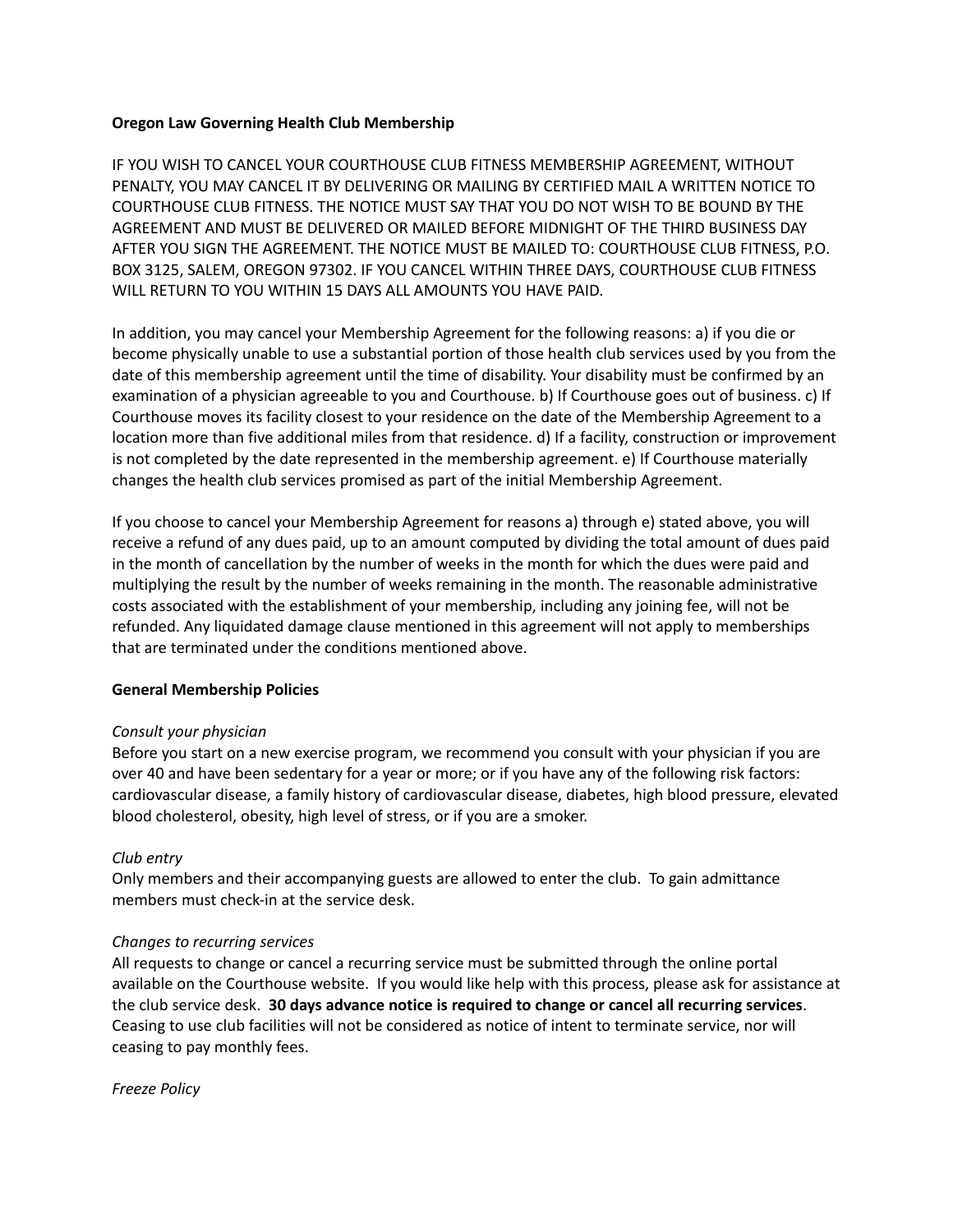Members may freeze their membership for a minimum of one calendar month and a maximum of three months due to an illness or injury that prevents them from using a majority of the club. Freeze period extends any membership obligation by a like period. All freeze requests are subject to management approval and may require a doctor's confirmation.

### *Unusual Closures*

Hours of operation are subject to reasonable adjustment at the discretion of Courthouse management, including but not limited to changes for holidays, special occasions and for the performance of maintenance to facilities. Whenever possible, notice of such changes will be posted on Courthouse premises and/or website. Should all Courthouse facilities be unavailable for Member use for a period exceeding seven days due to damage by fire, act of God, catastrophe, accident, construction or extraordinary maintenance, the membership time shall be extended for a like period.

#### *Extreme weather*

During periods of extreme weather, sudden changes to the club schedule will be posted in the Club News section of our website.

### *Right to Deny Membership*

Courthouse shall have the right to terminate a membership whenever management determines, in its sole discretion, that the continued existence of the membership is no longer in the best interest of Courthouse or other members. The following non-exclusive list of occurrences may constitute the basis for termination of a membership: when Member violates a Courthouse policy, procedure, or condition of membership; when Member abuses, destroys, or wrongfully damages Courthouse premises or property, which includes it's business reputation; when Member abuses, verbally or physically harasses, threatens, intimidates, or defames other members or Courthouse employees; when Member engages in theft of any property belonging to Courthouse or to a member or visitor; or when Member engages in the unauthorized use of, or conducts unauthorized activities on Courthouse premises.

#### *Right to Price Increase*

Courthouse shall have the right to increase or decrease dues as deemed necessary. Should dues be raised by more than 15%, a member will be released from any contractual obligation and be allowed to terminate membership without penalty.

#### *Email Communication Policy*

Courthouse communicates all official notices and updates via email.

## *Video/Audio Recording*

For the purpose of member security, staff training and club promotion, audio and video recording equipment is present in various areas of Courthouse facilities. Members may be recorded visually and/or acoustically at any time. Courthouse may use photographic and/or video images in which a member appears in various media communication.

#### **Club Use**

#### *Club schedule*

General club hours, childcare hours, and holiday hours are posted on our website. In addition, the schedule of classes and activities are posted on our website.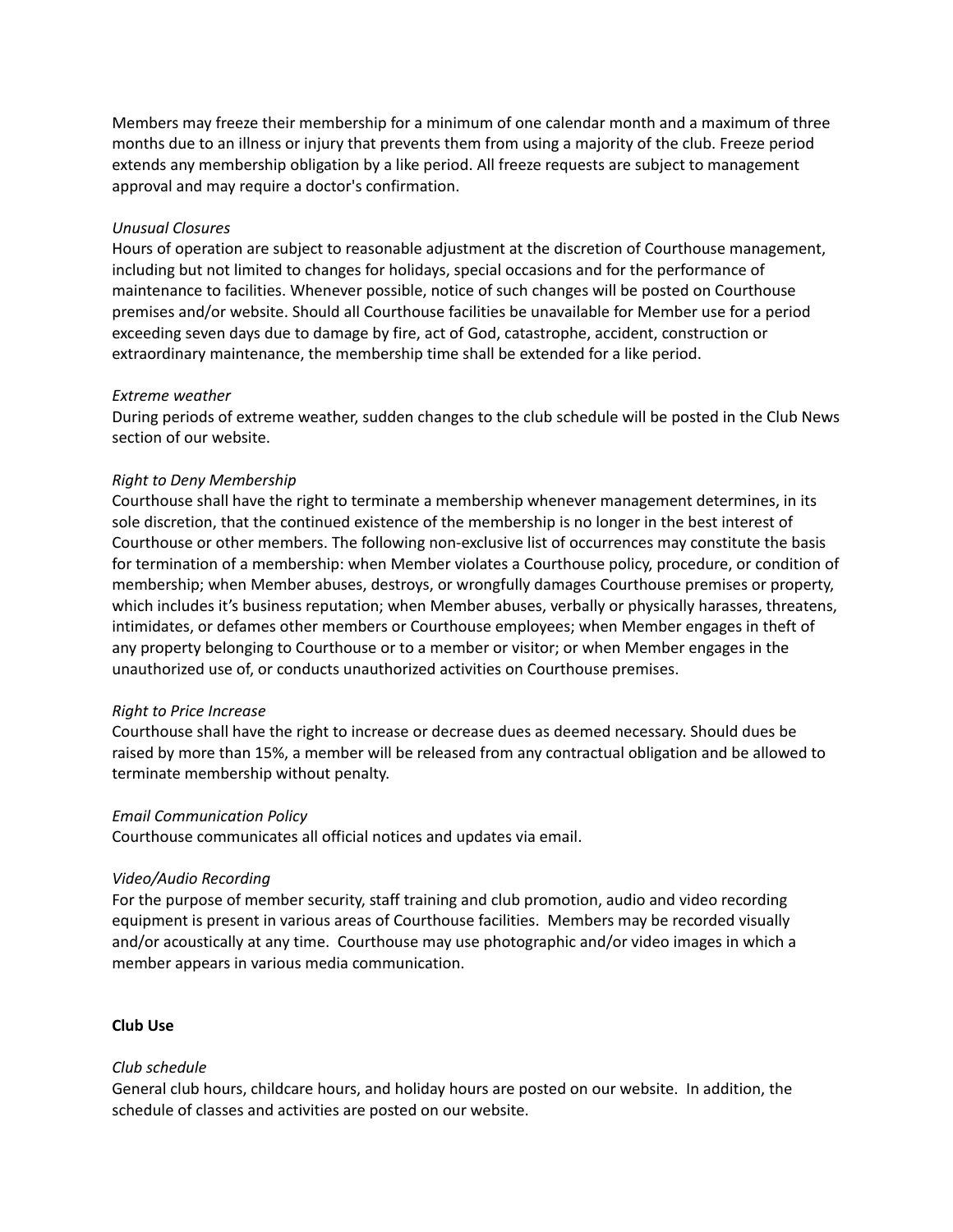## *Guests of members*

Members may be accompanied by guests when visiting the club. Guest visits by an individual is limited to five visits per calendar year, inclusive of all members they may attend with.

Guest fees are as follows when registering as the guest of a member.

- Under the age of 1 for swimming only free
- Age 1 to 13 \$5
- Age 14 to 17 \$10
- Age 18 and over with a valid drivers license \$10
- Age 18 and over without a valid drivers license \$20
- Members may bring up to 2 guests per visit, with a maximum of 4 guests per family.

### *Non-smoking environment*

Smoking or the use of vapors is not allowed within the club, or within 100 feet of a club entry.

## **Facility Use**

### *Racquetball and squash court reservations*

Members may reserve one court at a time up to seven days in advance.

### *Dress for gym and courts*

Shirts must be worn at all times. Please use shoes designed for court sports.

## *Dress for pool and spa*

A modest suit designed specifically for swimming is required. Cut-offs or exercise apparel is prohibited in the pool. Loose or dangling jewelry should be removed prior to entering the pool. Cover-ups for swimwear and shoes are required outside the pool, sun deck and locker room areas. The club is not responsible for swimwear that fades or is damaged due to use in pools, spas or Suitmates.

## *Dress for cardio, strength and classrooms*

Clothing and shoes designed specifically for exercise is required. Street clothes are not allowed.

## *Sauna and steam rooms*

The sauna temperature is kept between 170F and 180F degrees and the steam room temperature is kept between 100F and 110F degrees. We suggest you limit yourself to a maximum of 10 minutes per session. Because of high temperatures, the steam room and sauna can be dangerous to your health. We recommend you consult your physician before you use them. Those who are pregnant and those with medical conditions such as high blood pressure, heart disease, and respiratory problems should avoid exposure to high heat.

## *Locker rooms*

- Children age 4 and older are not allowed in the locker room of the opposite gender. If needed, private family changing rooms are provided in the pool area.
- Cell phones are not to be used in the locker rooms due to privacy concerns.
- It is the responsibility of each member and guest to properly secure their valuables. Courthouse is not responsible for lost or stolen items.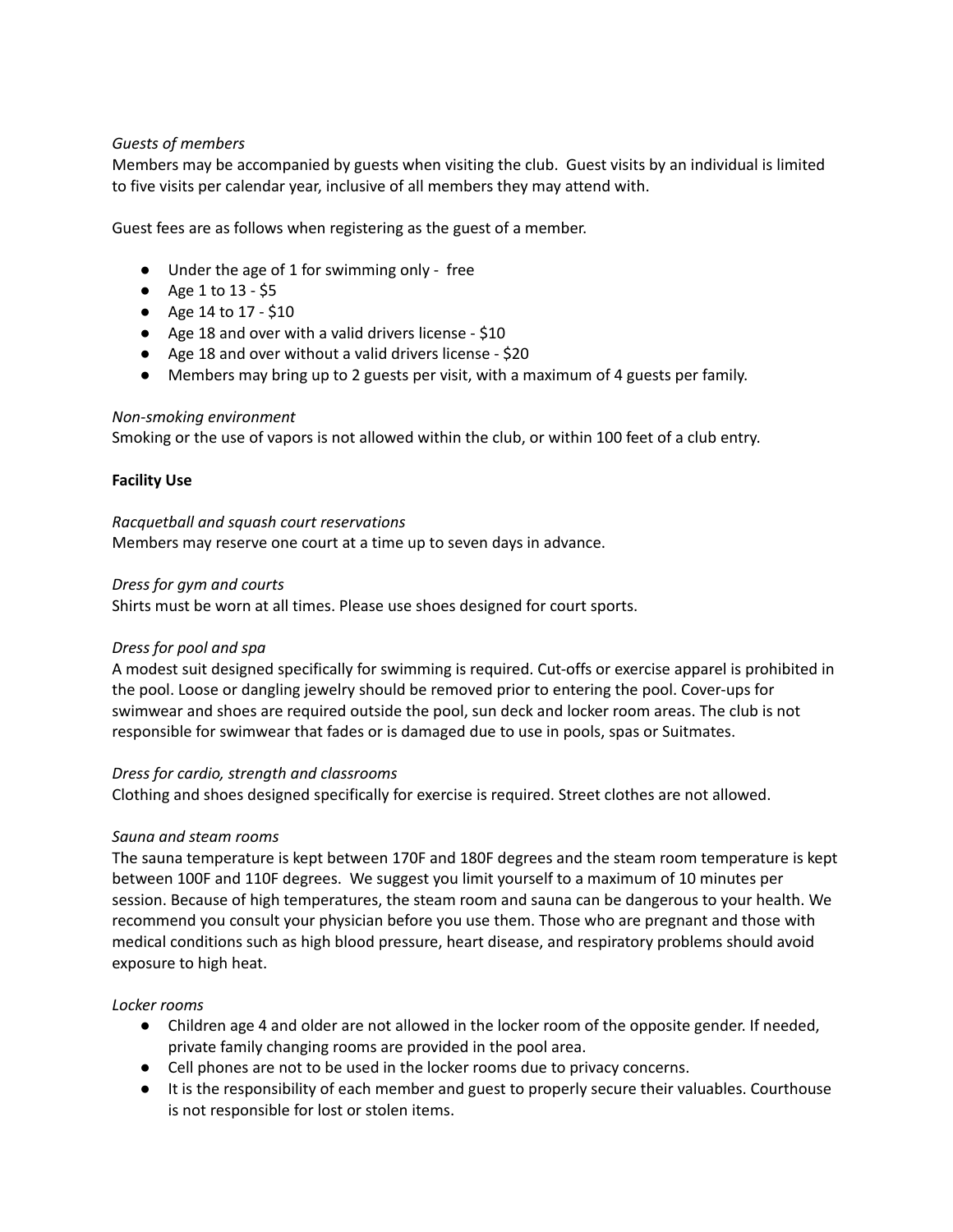● There are several day-use lockers in each locker room. These lockers are available for members and guests to use while they are in the club. Locks left on these lockers will be cut off at the end of each day and contents will be bagged, dated, and left at the service desk for the owner to claim. As with lost and found items, these items will be kept at the desk for 15 days, after which time they will be discarded. We do not keep personal hygiene items.

## *Shower towels and private lockers*

Shower towels may be purchased each time a towel is requested, or purchased annually. Private lockers may be rented for a monthly fee. The current rate for both options is posted at the club service desk.

### **Billing and payment**

### *Payment methods*

The preferred method of payment for monthly club dues and charges is E-Bill, which requires you to provide your banking information. E-bill is an automatic payment drafting system set up through a checking or savings account. Drafts for E-Bill customers will occur on the 10th of each month (or the following business day if it falls on a weekend or holiday). Our billing cycle runs from the 1st to the last day of each month.

There is a charge of \$5.00 per month for all other forms of payment. Manual payments may be made in person at the service desk or mailed to P.O. Box 3125, Salem, Oregon, 97302. Payment is due in full by the 15th of the month. All accounts not paid in full when due will be assessed a late fee of \$20. Cash payments are accepted only for the exact amount due.

#### *Past due accounts*

When an account becomes past due by 30 days, all membership privileges are suspended. Accounts that become 60 days past due will be remitted to a collection service. Suspended members must pay all current account charges if they wish to use the club. Members are still responsible for dues that acrue while their membership is suspended.

#### *On account charging privileges*

For membership accounts paid by E-bill, responsible parties on the account automatically receive charging privileges. Children on these accounts may also receive charging privileges by a responsible party on the account submitting a written request.

#### **Youth Members**

While in the club, children under the age of 14 must be involved in a structured club activity, or directly supervised by their parent, guardian or staff member.

#### *Ages 8 and under*

- Club use is limited to a maximum of two hours per day.
- May use basketball courts, racquetball courts, and the pools with direct adult supervision.
- May participate in Kid60 sessions (ages 6-10).
- May participate in Kid's Court (ages 2 months through 10 years).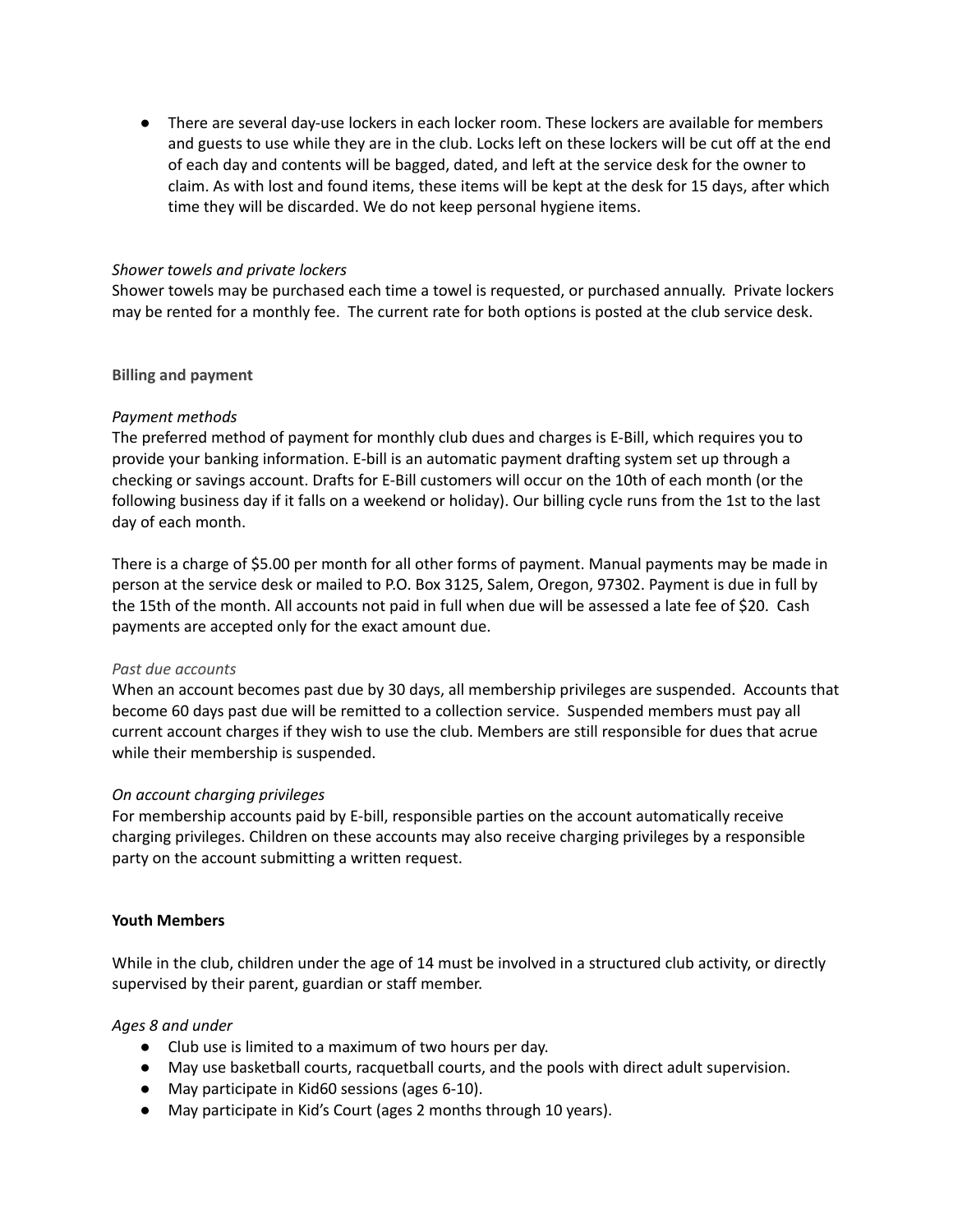- Are not allowed to use the cardio or weight equipment.
- Are not allowed to attend Group Training classes.
- Subject to all indoor/outdoor pool policies.

## *Ages 9-10*

- Club use is limited to a maximum of two hours per day.
- May use the basketball and racquetball courts unsupervised.
- May participate in a Group Training class with a parent.
- May use the indoor pool, outdoor pool and spa with direct parental supervision.
- May participate in Kid60 sessions (ages 6-10).
- May participate in Kid's Court (ages 2 months thru 10 years).
- Are not allowed to use the cardio or weight room equipment.
- Subject to all indoor/outdoor pool policies.

# *Ages 11-13*

- Club use is limited to a maximum of two hours per day.
- May use the basketball and racquetball courts unsupervised.
- May participate in a Group Training class with a parent.
- May use the indoor pool, outdoor pool and spa with direct parental supervision.
- May use cardio and weight equipment with direct parental supervision.
- Subject to all indoor/outdoor pool policies.

## *Ages 14 and older*

● May use all club resources available to adult members.

## *Indoor/outdoor pool policies*

- The slide is open during supervised swim only.
- Running, diving, pushing, and other horseplay is prohibited in and around the pool area.
- A modest suit designed specifically for swimming is required. Women's swim tops are to remain tied.
- Swimwear cover-ups and shoes are required for re-entrance to the club.
- Children 7 years or younger must have direct adult supervision at all times.
- Members are allowed access to and from the pool through the club only.
- No person under the influence of drugs or alcohol shall use the pool.
- No glass containers are allowed in the pool area.
- No smoking on the pool deck or around Courthouse Fitness premises.
- No persons suffering from a communicable disease or who has open wounds shall use the pool.
- Flotation devices such as air mattresses, tubes, or inflatable animals are not allowed in or around the pool.
- Children who are not fully potty trained must wear a swim diaper. There are swim diapers for sale at the service desk.
- All persons are required to take a cleansing shower before entering the pool.
- A parent must accompany children under the age of 14 unless they are Safe Swimmer certified.

# *Supervised swim policy (Lifeguard is on duty)*

- A parent must accompany children under the age of 14 unless they are Safe Swimmer certified. However, parents of Safe Swimmers must remain on Courthouse premises.
- Members and guests age 14 and over will be presumed Safe Swimmers.